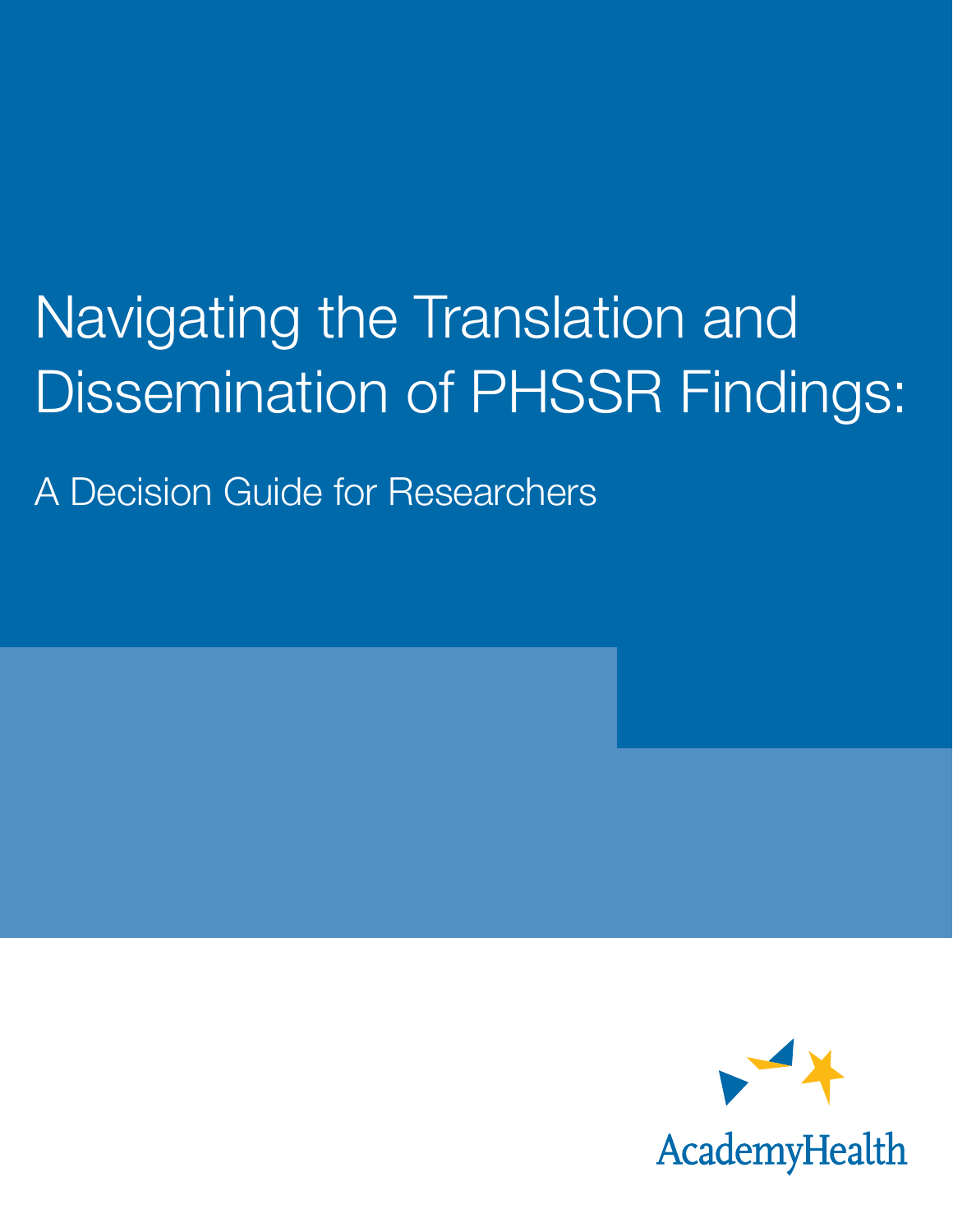# Putting PHSSR into Action



### Foreword

#### How to Navigate the Translation and Dissemination of PHSSR Findings: A Decision Guide for Researchers

The U.S. health system is undergoing a critically transformative process. The public health community acknowledges this unique opportunity—the chance to be leaders, or 'chief health strategists,' in guiding the development of a new health system that supports prevention and community-based approaches to health. Yet there certainly is no clarity with regard to the role of public health in this rapidly evolving health care environment, and specifically the role of governmental public health agencies. The emerging field of public health services and systems research (PHSSR) has the potential to inform this health system transformation—it studies the impact of different approaches to organizing, delivering, and paying for public health services and examines strategies for improving the quality and performance of the U.S. public health system.

During this health system evolution, and in the current fiscal climate, public officials are looking for solid evidence of what works to guide their funding and policy decisions. And researchers doing PHSSR want to contribute evidence to guide and assess this decision-making. However, barriers inhibit the timely distribution of evidence, including the lengthy process for, and traditional focus on, peer-reviewed publication. In other words, doing relevant, high quality research is necessary but not sufficient to making a difference in improving population health. Routinely translating findings and

disseminating them to decision makers is becoming an essential component of the research process, and researchers are looking for more ways to provide direct evidence to support informed, real-time policy decisions.

At each stage of the research process, specific steps can increase the likelihood that findings will be implemented into policy and public health practice. This guide provides case studies, key crosscutting themes, and resources for researchers to use to ensure that their findings are relevant, usable, and easily accessible. Although the decision steps are presented sequentially, note that the process is cyclical and the steps may need to be re-visited. For example, as a study progresses, the conclusions may become appropriate for a different audience than originally identified. This may require a new translational framework and alternative dissemination methods.

The guide is based on a presentation by Lisa Simpson, Shoshanna Sofaer, and Margo Edmunds at the 2013 PHSSR Keeneland Conference in Lexington, KY. The presentation and this guide were both developed with support from the Robert Wood Johnson Foundation to guide researchers through the decisions that must be addressed to effectively translate and disseminate their work to policymakers and public health practitioners.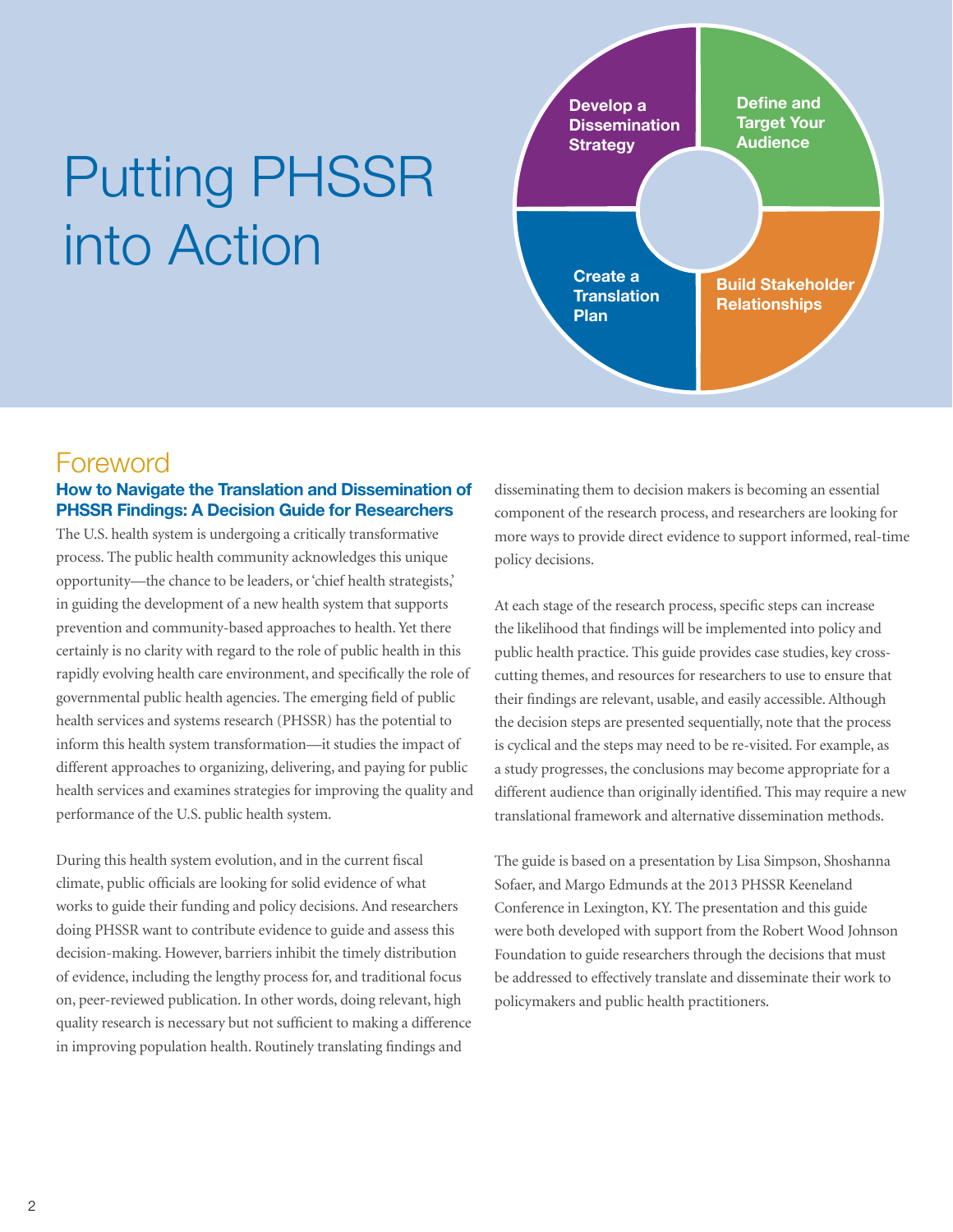#### Who is interested in or affected by your work?

## **Define and Target Your Audience**

Are there secondary audiences to consider?

Who has the power to implement your findings and enact change?

As an applied field, PHSSR inherently seeks a receptive audience to apply and implement your findings. Thus, your first step in translation and dissemination is to clearly identify this audience. Begin with your research question and consider who might be interested or affected by the findings. Next, refine that audience by identifying who has the capacity to enact change.

#### The time to define the audience for your work is when research begins, not when it ends.

Real-world users of PHSSR include public health practitioners and policymakers seeking evidence to inform their decisions. What are their information needs? What are their priorities and concerns? How will your study build on their existing knowledge? What kinds of evidence do they need in order to implement a new program, and what kinds of opposition might they anticipate? Whose buy-in is needed for them to make changes to improve population health? And how can you incorporate all of those concerns into a sound study design?

While thinking about the primary audience for your particular study, consider the policy and practice implications of your findings. Do they suggest a change in a local health department's practice? Or would they influence a statewide policy? Your response will determine your study's focus and how to define and reach your primary audience.

In addition to your primary audience, your secondary audience may include other stakeholders who can benefit from your findings. For example, although you may be investigating how a particular local health department allocates immunization resources, your findings may inform funding decisions by other local agencies, by the state health department, and by other health system partners. You should consider this secondary audience the mayor's office, the local board of health, local hospitals, the

county executive. After identifying your audience(s), engage them throughout the research process.

#### **Working with Policymakers and Public Health Practitioners:**

- $\rightarrow$  Ask them about their:
	- Concerns
	- Priorities
	- Timeline
- $\rightarrow$  Be open to the possibility that they will want to reframe your study questions to address their concerns
- $\rightarrow$  Find shared interests by tracking events in the policy environment
- $\rightarrow$  Develop respectful and mutually profitable relationships over time

#### **Resources**

Bennett G, Jessani N. The Knowledge Translation Toolkit: Bridging the Know-do Gap: a Resource for Researchers. Sage Publications Pvt. Limited; 2011. Available from:<http://idl-bnc.idrc.ca/dspace/bitstream/10625/46152/1/132642.pdf> -Section II

Orton L, Lloyd-Williams F, Taylor-Robinson D, O'Flaherty M, Capewell S. The Use of Research Evidence in Public Health Decision Making Processes: Systematic Review. PLoS ONE; 2011. 6(7): e21704. doi:10.1371/journal.pone.0021704

Relating Your Work to Any Audience [Internet]. Robert Wood Johnson Foundation, Communications Corner; 2013 Feb 20. Available from [http://www.rwjf.org/en/](http://www.rwjf.org/en/about-rwjf/newsroom/newsroom-content/2013/02/leaders--link-newsletter--january-february-2013/communications-corner.html) [about-rwjf/newsroom/newsroom-content/2013/02/leaders--link-newsletter-](http://www.rwjf.org/en/about-rwjf/newsroom/newsroom-content/2013/02/leaders--link-newsletter--january-february-2013/communications-corner.html) [january-february-2013/communications-corner.html](http://www.rwjf.org/en/about-rwjf/newsroom/newsroom-content/2013/02/leaders--link-newsletter--january-february-2013/communications-corner.html)

The Commonwealth Fund. Plan your reporting and dissemination strategy [Internet]. The Commonwealth Fund; 2006. Available from: [http://www.](http://www.commonwealthfund.org/usr_doc/step_6-1_final.pdf) [commonwealthfund.org/usr\\_doc/step\\_6-1\\_final.pdf](http://www.commonwealthfund.org/usr_doc/step_6-1_final.pdf) - *[Note: though this document was prepared for the purposes of assisting with the dissemination of child health research, the tips on connecting with your intended audience are useful to the PHSSR community.]*

Flicker S, Senturia K, Wong K*.* Identifying and Selecting Partners [Internet]. In: Developing and Sustaining Community-Based Participatory Research Partnerships: A Skill-Building Curriculum; 2006. Available from: [http://depts.washington.edu/](http://depts.washington.edu/ccph/cbpr/u2/u21.php) [ccph/cbpr/u2/u21.php](http://depts.washington.edu/ccph/cbpr/u2/u21.php)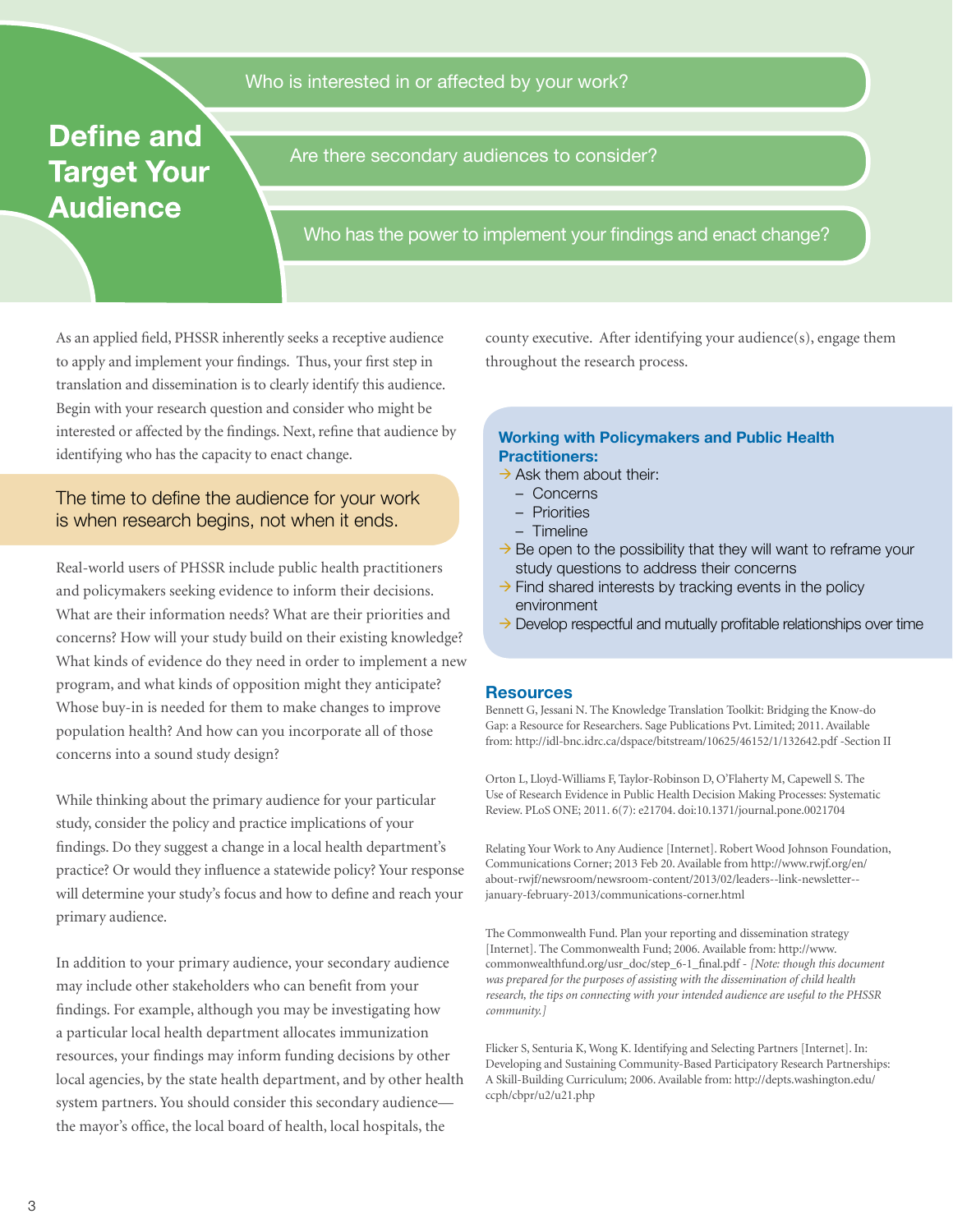### **Build Stakeholder Relationships**

What kind of partnerships should you develop to promote translation and dissemination into policy and practice?

How should you frame your research questions so they speak to the concerns of your stakeholders?

Where does your primary audience typically get their information, and what are their usual trusted sources?

#### Develop Trusted Stakeholder Relationships

One of the best ways to make sure your research is relevant, timely, and actionable is to work directly with your audience—the research user—from the very beginning. This suggestion is a best practice in many fields, including community based participatory research (CBPR) (Tandon et al., 2007; PolicyLink, 2012).

If your work focuses on assessing or solving a community level problem, don't do research "on" a community, do research "with" a community, so they are active players and partners rather than passive participants.

Partnership models such as CBPR are challenging; they require researchers to recognize and incorporate the knowledge, preferences, and wisdom of community residents, as well as to address their own limits and biases, including a desire to "control" their research variables. It takes time to build trust and mutual respect with a community and its leaders. Some researchers are reluctant to engage at the community level because of their concerns that time spent in relationship-building will prevent them from meeting all of their funding and deliverable timelines. However, it is important to remember that some communities – especially communities of color – have had experiences with other researchers in which they were not engaged and respected as full partners. They are understandably reluctant to engage with you unless you can identify mutually beneficial reasons to do so.

#### Maintain Stakeholder Connections during the Study

From the beginning, it will help to include community representatives from your priority audience on an Advisory Committee. If your Advisory Group meets regularly, you can use each session to share preliminary results, garner suggestions for fine-tuning the project, and engage your audience in translation. This will contribute to a better study—and also to trusted relationships with those who will ultimately use your research. You can also have "subcommittees" that focus on different areas of concern, including technical issues such as measurement, legal issues such as the sharing of personal health information, or communications issues, such as messaging to particular stakeholders. Your goal is to develop a set of "receptor nodes" for your work, so that when your findings are ready for dissemination, your audience is looking forward to its arrival.

In larger communities, rather than just having individual citizens as advisors, you may want to include community leaders who represent larger constituencies, such as the faith-based community, representatives of hospitals or health systems, or local chapters of professional membership organizations. Another approach would be to engage Practice-Based Research Networks (PBRNs). Within PHSSR, these networks are partnerships between public health practitioners and researchers. While some of these practitioners may have already been identified as a primary target audience, further engagement through a PBRN expands their role and will make them more likely to implement relevant findings. Make the most out of this relationship by defining specific roles for the practitioners and identifying opportunities for them to give feedback on the project.

Consistent feedback from your Advisory Group or local practitioners can help refine appropriate study methodology and provide a unique perspective on your research objectives. Build, maintain, and leverage these important stakeholder relationships in order to improve the overall quality of your work, and receive invaluable translation assistance.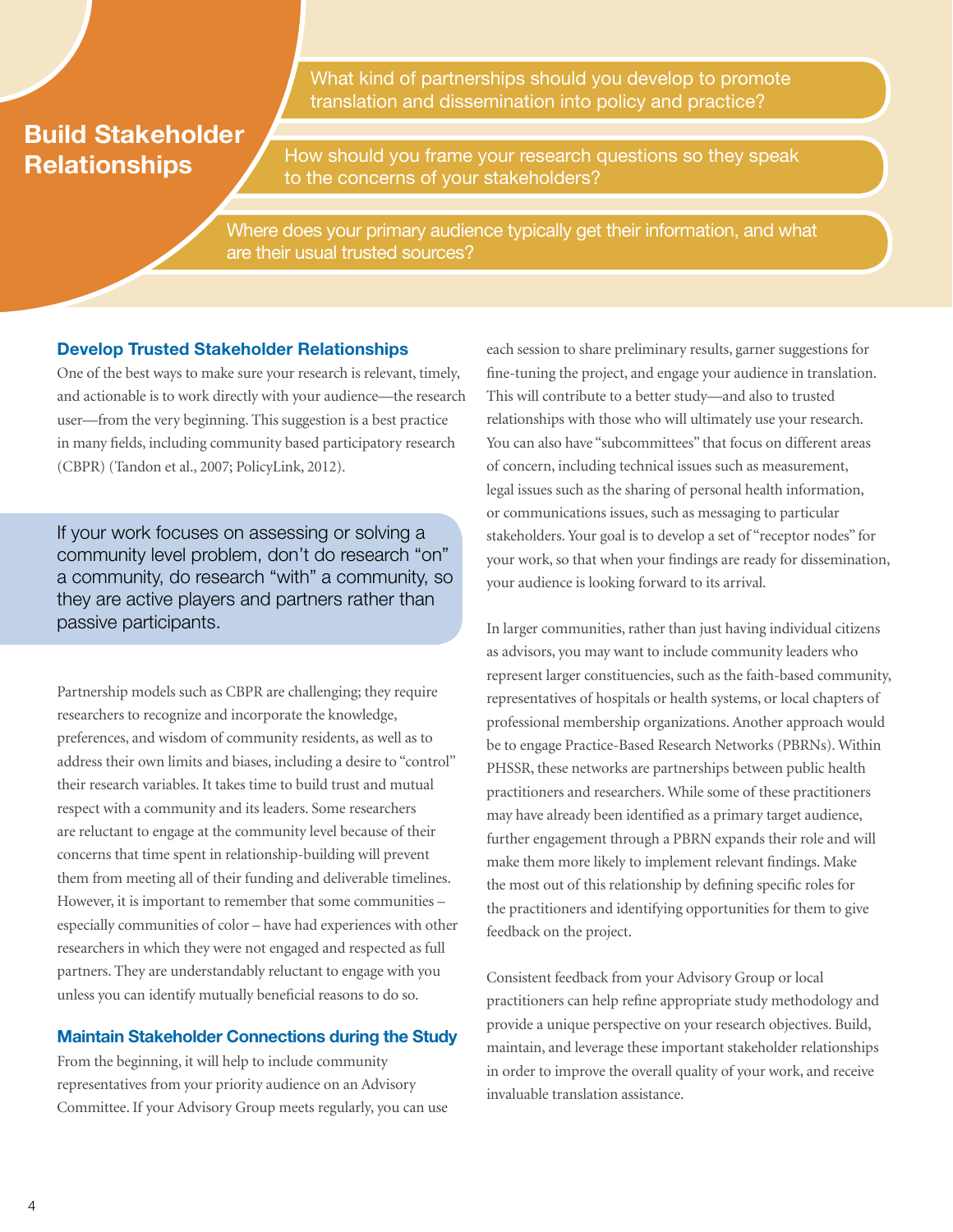#### **Resources**

Find a list of common PHSSR stakeholders from the National Coordinating Center for PHSSR here:

<http://www.publichealthsystems.org/phssr-quick-links.aspx>

Bennett G, Jessani N. The Knowledge Translation Toolkit: Bridging the Know-do Gap: a Resource for Researchers. Section III Sage Publications Pvt. Limited; 2011. Available from:<http://idl-bnc.idrc.ca/dspace/bitstream/10625/46152/1/132642.pdf> -Section III

Davis M, Urland D. Improving Public Health Research by Making the Most of Participatory Approaches [Webinar]. AcademyHealth; 2012 Nov 8. Available from: http://www.academyhealth.org/Training/ResourceDetail.cfm?itemnumber=9746

Minkler M, Garcia AP, Rubin, V and Wallerstein, N. Community-based Participatory Research: A Strategy for Building Healthy Communities and Promoting Health Through Policy Change. A report to the California Endowment. University of California, Berkeley School of Public Health; PolicyLink; and Unvierstiy of New Mexico; 2012. Available from: [http://www.policylink.org/atf/cf/%7B97C6D565-](http://www.policylink.org/atf/cf/%7B97C6D565-BB43-406D-A6D5-ECA3BBF35AF0%7D/CBPR.pdf) [BB43-406D-A6D5-ECA3BBF35AF0%7D/CBPR.pdf](http://www.policylink.org/atf/cf/%7B97C6D565-BB43-406D-A6D5-ECA3BBF35AF0%7D/CBPR.pdf) (accessed 7-5-13).

Nagy J. Conducting a Social Marketing Campaign [Internet]. University of Kansas, Work Group for Community Health and Development. Available from: [http://ctb.](http://ctb.ku.edu/en/tablecontents/sub_section_main_1324.aspx) [ku.edu/en/tablecontents/sub\\_section\\_main\\_1324.aspx](http://ctb.ku.edu/en/tablecontents/sub_section_main_1324.aspx)

Smart Chart.<http://www.smartchart.org/>

Tandon S.D.,Phillips K., Bordeaux B., et al. A Vision for Progress in Community Health Partnerships. Progress in Community Health Partnerships: Research, Education,and Action. 2007 Spring; 1(1). Available from: [http://www.press.jhu.edu/](http://www.press.jhu.edu/journals/progress_in_community_health_partnerships/1.1tandon.pdf) [journals/progress\\_in\\_community\\_health\\_partnerships/1.1tandon.pdf](http://www.press.jhu.edu/journals/progress_in_community_health_partnerships/1.1tandon.pdf)

United States of America. Office of Multifamily Housing Programs. Connecting to Success, Neighborhood Networks Asset Mapping Guide. Washington: U.S. Department of Housing and Urban Development. Available from: [http://www.hud.](http://www.hud.gov/offices/hsg/mfh/nnw/resourcesforcenters/assetmapping.pdf) [gov/offices/hsg/mfh/nnw/resourcesforcenters/assetmapping.pdf](http://www.hud.gov/offices/hsg/mfh/nnw/resourcesforcenters/assetmapping.pdf)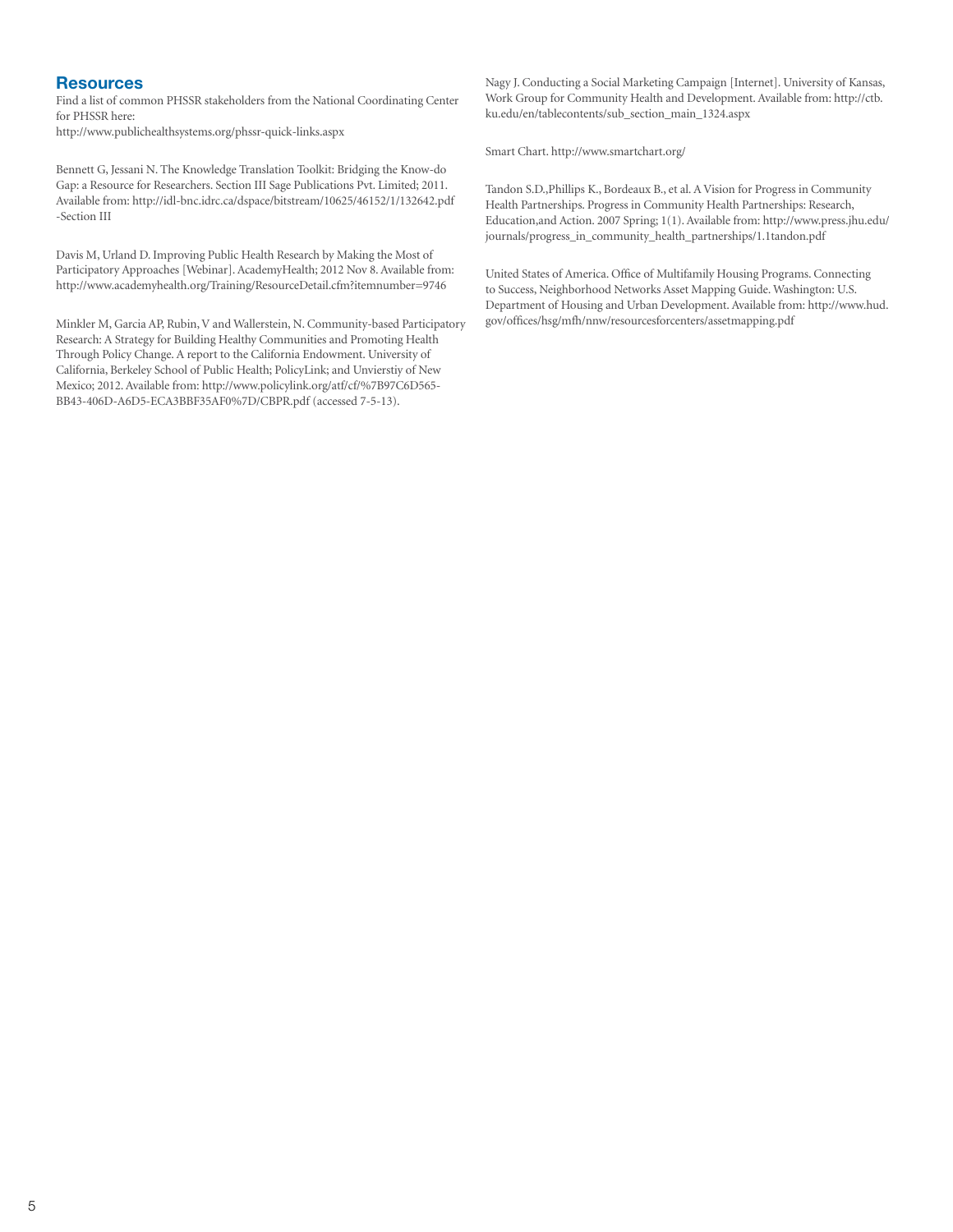#### How should you frame your research findings?

## **Create a Translation Plan**

What are the key take home messages for your audience?

How do your results align with your audience's priorities?

Once you've built a relationship with your stakeholders, the next step is translating your findings so they can be disseminated and put into action. However, much like the other steps, translation should not wait until the study is complete. Meaningful collaboration requires that you explain the nature of your work, and its potential impact, to your stakeholders from the start. With the groundwork laid in the first few steps of this guide, your audience should already be expecting your results.

#### Framing Your Findings

It is essential to consider your primary audience's perspective and to present your evidence so that the utility of your conclusions is obvious to them. It is also important to designate a primary spokesperson and point of contact for your study within that audience to ensure a consistent connection.

When communicating, use words, phrases and examples that anyone can understand. Research results can often be presented in scientific jargon that policymakers or public health practitioners can't readily turn into action. By utilizing the plain language checklist below from the Center for Plain Language, you can ensure that your audience has the information necessary to make informed decisions that impact policy and practice.

#### Case Study

Mays and Smith published a study in *Health Services Research* demonstrating wide variation in local public health agency expenditures. This 2009 study concluded that "the mechanisms that determine funding flows to local agencies may place some communities at a disadvantage in securing resources for public health activities," and that this spending is inversely related to medical care spending. Many of the strategies mentioned in this guide were deployed to summarize and communicate this landmark study, "Geographic Variation in Public Health Spending: Correlates and Consequences." (See Table 1 below)

For this particular example, what messages would you present to practitioners? To policymakers? Could you use these results to justify a recommendation for a more equitable distribution of public health resources? Or, that fewer resources should be cut from public health budgets compared to other budgets? Do you integrate this study with other research findings that support preventive services, and urge practitioners to shift from tertiary to primary prevention? Or do you dig deeper into the correlates, trying to uncover more about whether public health spending is causing lower healthcare spending? In the case of this study, and many others, perhaps your translation process is "opportunistic." That is, perhaps your study is best translated when it becomes timely—when it supports, or calls into question, a policy initiative. When carrying out a "watchful waiting" strategy, researchers can still disseminate their results to extend their reach.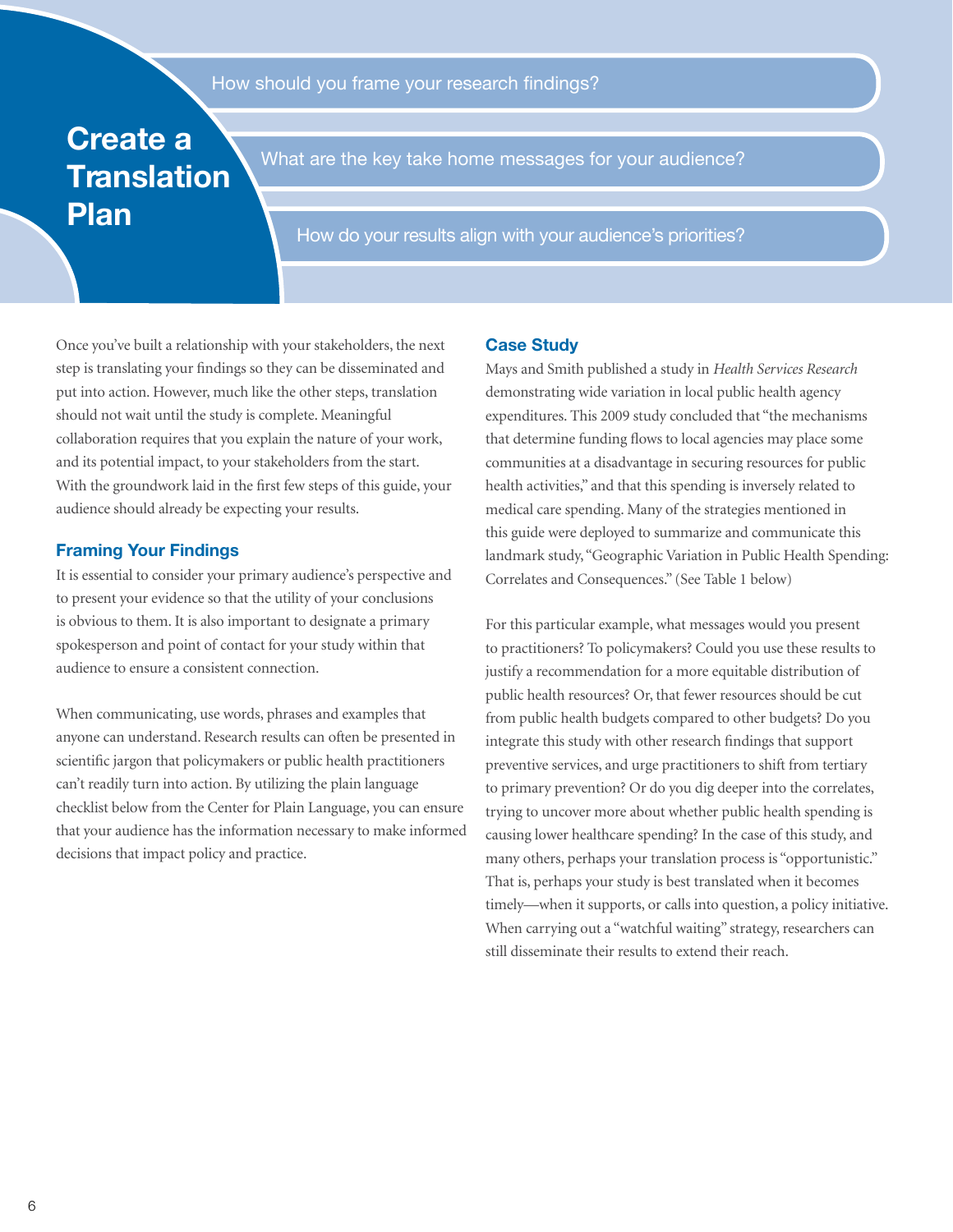#### Table 1. Translating "Geographic Variation in Public Health Spending: Correlates and Consequences" from *Health Services Research* 2009.

| <b>Audience</b>    | <b>Medium</b>                                                                                                                   | <b>Message</b>                                                                                                                                                                                                                                                                                                                                                                                                                                                                                                                                                                                                                                   |
|--------------------|---------------------------------------------------------------------------------------------------------------------------------|--------------------------------------------------------------------------------------------------------------------------------------------------------------------------------------------------------------------------------------------------------------------------------------------------------------------------------------------------------------------------------------------------------------------------------------------------------------------------------------------------------------------------------------------------------------------------------------------------------------------------------------------------|
| <b>Researchers</b> | <b>Oral Presentation</b><br>• University of North Carolina PHSR Seminar, 2009<br>• Keeneland Conference 2011                    | The messaging concerns future research questions that can build<br>on this work.<br>Further research is needed to inform a coordinated allocation of resources<br>from the public health and medical care systems.<br>There is a need for "improved data systems to track not only medical care<br>spending (Cutler, Rosen, and Vijan 2006) but also public health expenditures<br>at national, state, and local levels."                                                                                                                                                                                                                        |
| Practitioners      | Oral Presentation<br>• Arkansas County Health Officers Meeting, 2009<br>• American College of Preventive Medicine Meeting, 2009 | The messaging addresses community disparities and resource allocation.<br>How can the "complex interaction of economic, political, bureaucratic, and<br>health-related factors that place some communities at a disadvantage in<br>securing resources for prevention" be addressed so that communities with<br>high proportions of racial and ethnic minorities no longer face diminished<br>public health funding?<br>If a community spends more on prevention, do they need to spend less on<br>medical care? If a community spends more on medical care, should they re-<br>direct funds to keep people from getting sick in the first place? |
| Policymakers       | Print and Online Publication<br>• American Hospital Association's Trend Watch<br>• RWJF Policy Highlight                        | The messaging focuses on savings and cost effectiveness.<br>"Variation in health care spending suggests opportunities for reduced utilization<br>and cost savings, or the realignment of spending in ways that reward efficien-<br>cy; greater exploration of the factors influencing variation is warranted before<br>such estimates – or policies in response – can reasonably be made."<br>"In order to efficiently use every dollar allocated to public health wisely, this<br>nation needs a uniform system to track public health spending that occurs<br>through a patchwork of national, state and local mechanisms."                    |

#### Plain Language Checklist

A document, web site or other information is in plain language if...

The Basic Approach specifies and considers who will use it, why they will use it, and what tasks they will do with it. Consider if the basic approach:

- Identifies the audiences and is clearly created for them.
- Focuses on the major audiences and their top questions and tasks.
- Does not try to be everything to everyone.

The Design reinforces meaning and makes it easier for the audience to see, process, and use the information. Consider if the design:

- Organizes the information in a sequence that's logical for the audience.
- Uses layout to make information easy to find, understand, and use.
- Uses principles of good design including appropriate typography, font size, line spacing, color, white space, and so on.
- Uses visuals to make concepts, information, and links easier to see and understand.
- For online information, minimizes the number of levels.
- For online information, layers information appropriately, avoiding too much on one page.

The Structure is well-marked so the audience can find the information it needs. Consider if the structure:

- Uses many informative headings to guide the audience to the key information most important to them.
- Helps the audience to quickly complete tasks.
- Breaks content into topics and subtopics that match the audience's needs for information.
- For a document, minimizes cross-references.

The Language minimizes jargon and uses sentence structure, strong verbs, word choice, and other similar techniques to ensure the audience can read, understand, and use the information. Consider if the language:

- Has a conversational style—rather than a stuffy, bureaucratic style.
- Is simple and direct without being too informal.
- Uses reasonably short sections, paragraphs, and sentences.
- Uses sentence structure, especially the verbs, to emphasize key information.
- Uses transitions to show the link between ideas, sections, paragraphs, or sentences.
- Puts titles, headings, and lists in parallel form.
- Uses words familiar to the audience.
- For online information, matches the text of links to the page title the link points to.

The Author—whether an individual or an organization—creates a sense of reliability and trustworthiness. Consider if the author:

- Demonstrates a concern for the audience.
- Anticipates the questions and needs of the audience.
- Uses an appropriate tone for the audience.
- Provides a revision date to show the age of the information.
- Shows how to get additional information.

The Testing conducted is appropriate for the combined impact, importance, and type and number of the audience. Consider if testing:

- Needed to be done.
- Was done.
- Was sufficiently and appropriately robust.

For the Overall assessment, consider if the audience overall can:

- Understand the main purpose and message.
- Complete the task.
- See how the design and the substantive content reinforce each other.
- Scan to find information.
- Follow the language easily.

*Source: Center for Plain Language. Available from the Center's website: http:// centerforplainlanguage.org/about-plain-language/checklist/*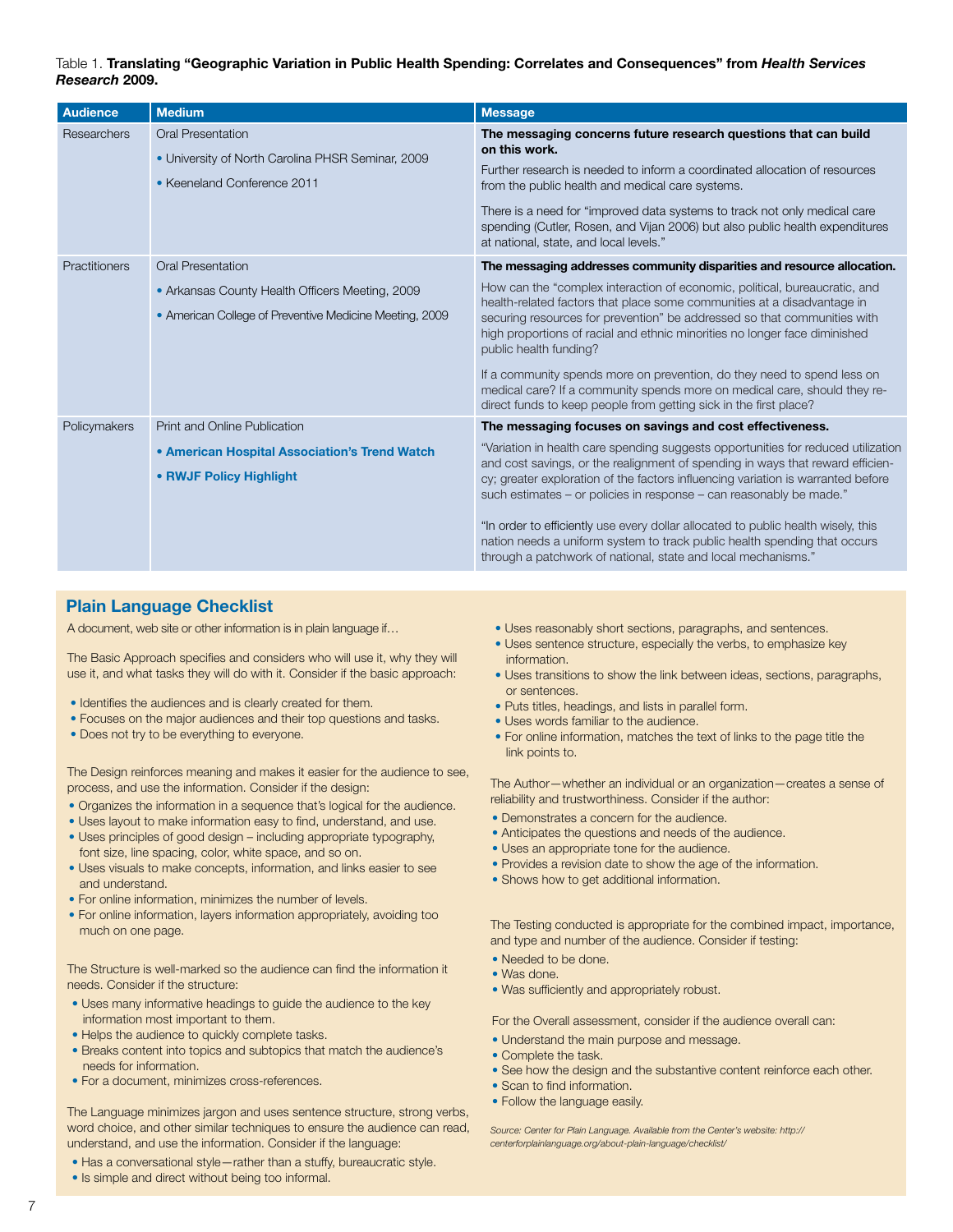#### **Resources**

Bennett G, Jessani N. The Knowledge Translation Toolkit: Bridging the Know-do Gap: a Resource for Researchers. Section IV and V Sage Publications Pvt. Limited; 2011. Available from: [http://idl-bnc.idrc.ca/dspace/bitstream/10625/46152/1/132642.](http://idl-bnc.idrc.ca/dspace/bitstream/10625/46152/1/132642.pdf) [pdf](http://idl-bnc.idrc.ca/dspace/bitstream/10625/46152/1/132642.pdf)

Brownson R, Kreuter M, Arrington B, True W. Translating Scientific Discoveries Into Public Health Action: How Can Schools Of Public Health Move Us Forward? *Public Health Reports*; 2006 Jan-Feb; 121(1): 97–103. Available from: [http://www.ncbi.nlm.](http://www.ncbi.nlm.nih.gov/pmc/articles/PMC1497798/) [nih.gov/pmc/articles/PMC1497798/](http://www.ncbi.nlm.nih.gov/pmc/articles/PMC1497798/)

Center for Plain Language. Plain Language Checklist [Internet]. Available from: <http://centerforplainlanguage.org/about-plain-language/checklist/>

DiClemente R, Salazar L, Crosby R. Health Behavior Theory for Public Health: Principles, Foundations, and Applications [Internet]. Burlington: Jones & Bartlett Learning (US); 2013. Chapter 14, Noonan R, Emshoff J. Translating Research to Practice: Putting "What Works" to Work. 309-34. Available from: [http://samples.](http://samples.jbpub.com/9780763797539/97539_CH14_Final.pdf) [jbpub.com/9780763797539/97539\\_CH14\\_Final.pdf](http://samples.jbpub.com/9780763797539/97539_CH14_Final.pdf)

Dwan K, McInnes P. Increasing the influence of one's research on policy. *Australian Health Review*; 2013 Mar 15; 37, 194–198. Available from: [http://dx.doi.org/10.1071/](http://dx.doi.org/10.1071/AH12158) [AH12158](http://dx.doi.org/10.1071/AH12158)

Frakt A. Research translation: journals are not sufficient. The Incidental Economist (blog) [Internet]. 2011. Available from: [http://theincidentaleconomist.com/](http://theincidentaleconomist.com/wordpress/research-translation-journals-are-not-sufficient/) [wordpress/research-translation-journals-are-not-sufficient/](http://theincidentaleconomist.com/wordpress/research-translation-journals-are-not-sufficient/)

Kelley B, Papa K. *Using HSR to Influence Policy Change and Population Health Improvement* [Internet]. AcademyHealth, Research Insights; 2013 Apr. Available from: <http://www.academyhealth.org/files/RI2013PopHealth.pdf>

Rosengren K, Holubowich E, Cox H. Effective Strategies for Communicating Public Health Findings with the Media and Policymakers [Webinar]. AcademyHealth; 2012 Oct 25. Available from: [http://www.academyhealth.org/Training/ResourceDetail.](http://www.academyhealth.org/Training/ResourceDetail.cfm?ItemNumber=9623) [cfm?ItemNumber=9623](http://www.academyhealth.org/Training/ResourceDetail.cfm?ItemNumber=9623)

Wright G, Voelker K. Making Data Sing: Talking About Research to a Lay Audience [Webinar]. Robert Wood Johnson Foundation, Human Capital Communication Officers Monthly Series of Wednesday Webinars; 2011 Sep 28. Available from: [http://](http://www.rwjfleaders.org/resources/making-data-sing-talking-about-research-lay-audience) [www.rwjfleaders.org/resources/making-data-sing-talking-about-research-lay](http://www.rwjfleaders.org/resources/making-data-sing-talking-about-research-lay-audience)[audience](http://www.rwjfleaders.org/resources/making-data-sing-talking-about-research-lay-audience)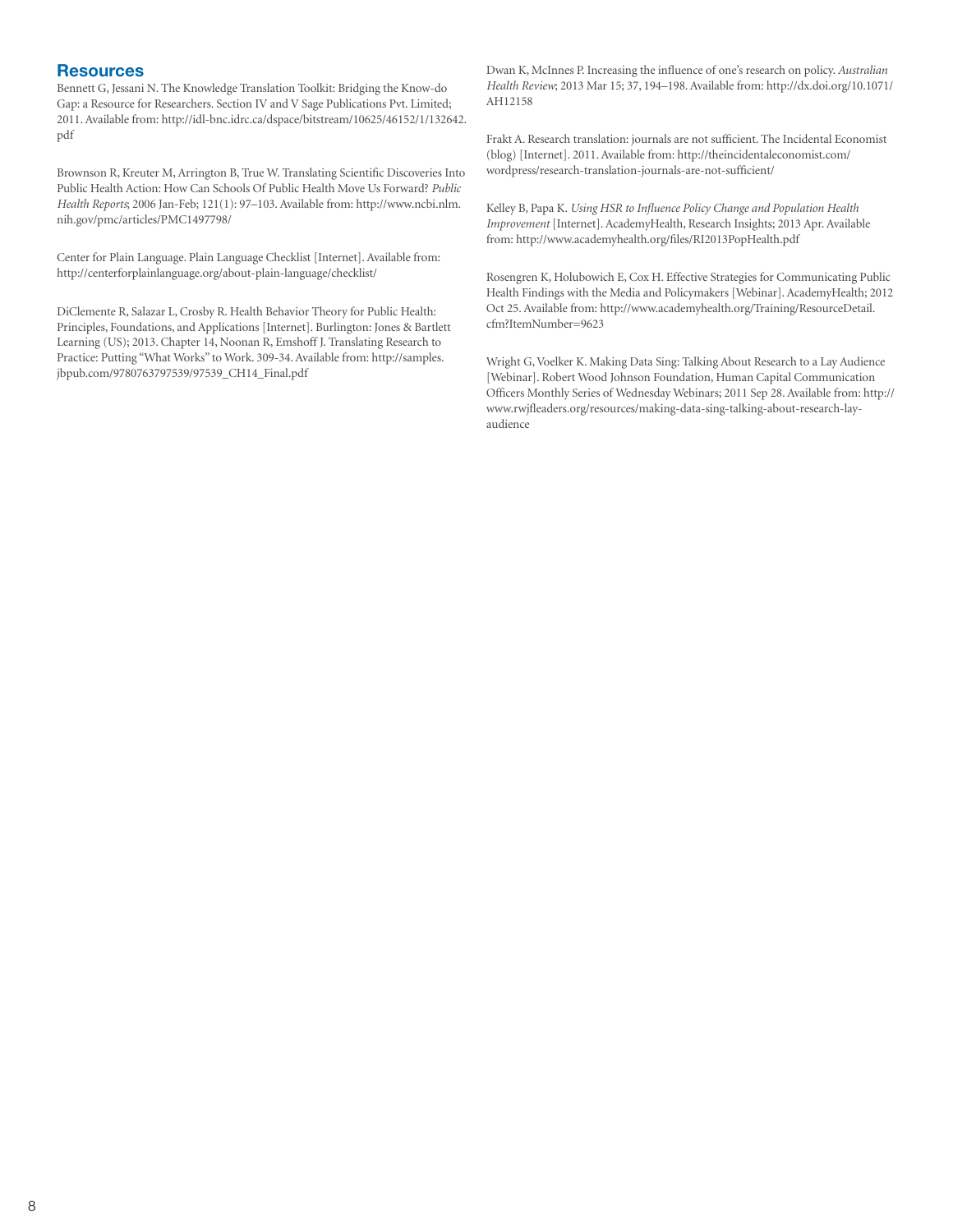## **Develop a Dissemination Strategy**

How should you work with non-traditional sources to disseminate your findings'

Which strategy works best with your findings?

As with the previous steps, dissemination should be considered from the start. And the time is right: public health practitioners currently yearn for best practices as they face increasing accountability standards and reduced resources. How should you deliver the evidence base they need?

The availability of your own resources (e.g. staff, money, time), and the timeliness of your findings, will influence your dissemination approach. Potential vehicles for dissemination range from print sources like traditional journals, issue briefs, and press releases, to online methods like social media and blogging. Your funder or organization may require a specific type of product—however, your primary audience may get their information from a different source. Take advantage of all available resources to disseminate your findings so that you can deploy a range of strategies.

#### Using Mainstream Media for Dissemination

Newspapers and radio are underused as outlets to reach local stakeholders and increase awareness of your work. If you are based at a university or a local agency, you might already know someone in a communications or public affairs office who can help you write and issue a press release when your study is funded. Communications officers usually have ongoing relationships with local journalists or radio programs that are looking for stories or people to interview.

You can also reach out directly to a journalist at your local newspaper. There may be someone who routinely covers a "health beat" or human interest stories. For example, you might invite the journalist to participate in an Advisory Committee meeting, or a discussion with your project stakeholders. Or you might set up a breakfast briefing when your study launches and invite a journalist and other community leaders to attend.

You may also think about writing letters to the editor of your

paper, or an "opinion piece." (See The OpEd Project below). This strategy may be most effective when an issue addressed by your study is in the news. (This opportunistic approach is mentioned in the section above).

#### Use Social Media Effectively

In addition to including your stakeholders in face-to-face meetings, you might want to consider engaging them by creating an online presence for your study. Regular postings and updates on a study web site (such as minutes of Advisory Committee meetings, calls for volunteers to be interviewed, etc.) can help to build an audience and keep the community informed about your progress.

Facebook and Twitter can also be used to keep your audience informed. For example, you might want to set up a Facebook page and provide regular updates of events so that community members can comment and ask questions. Or you might want to set up a Twitter hashtag (a combination of a pound sign and word or acronym typically used for searching or tracking tweets, i.e. #yourstudy) for your study so that once your findings are released you have an engaged audience.

#### Case Study

Suppose your study examines the association between public health agency accreditation and leadership characteristics, and finds that local public health agencies led by individuals with medical or nursing degrees are twice as likely to receive accreditation.

What would be the study's concluding message? It is relatively clear cut: if possible, hire someone with an M.D., B.S.N., or R.N. as your local health director. Should you go further and recommend that there should be a law, regulation or standard requiring one of those degrees for a local health director? What might that mean for very small health departments, and/or rural ones? How would this result inform the evolving accreditation effort? Does your research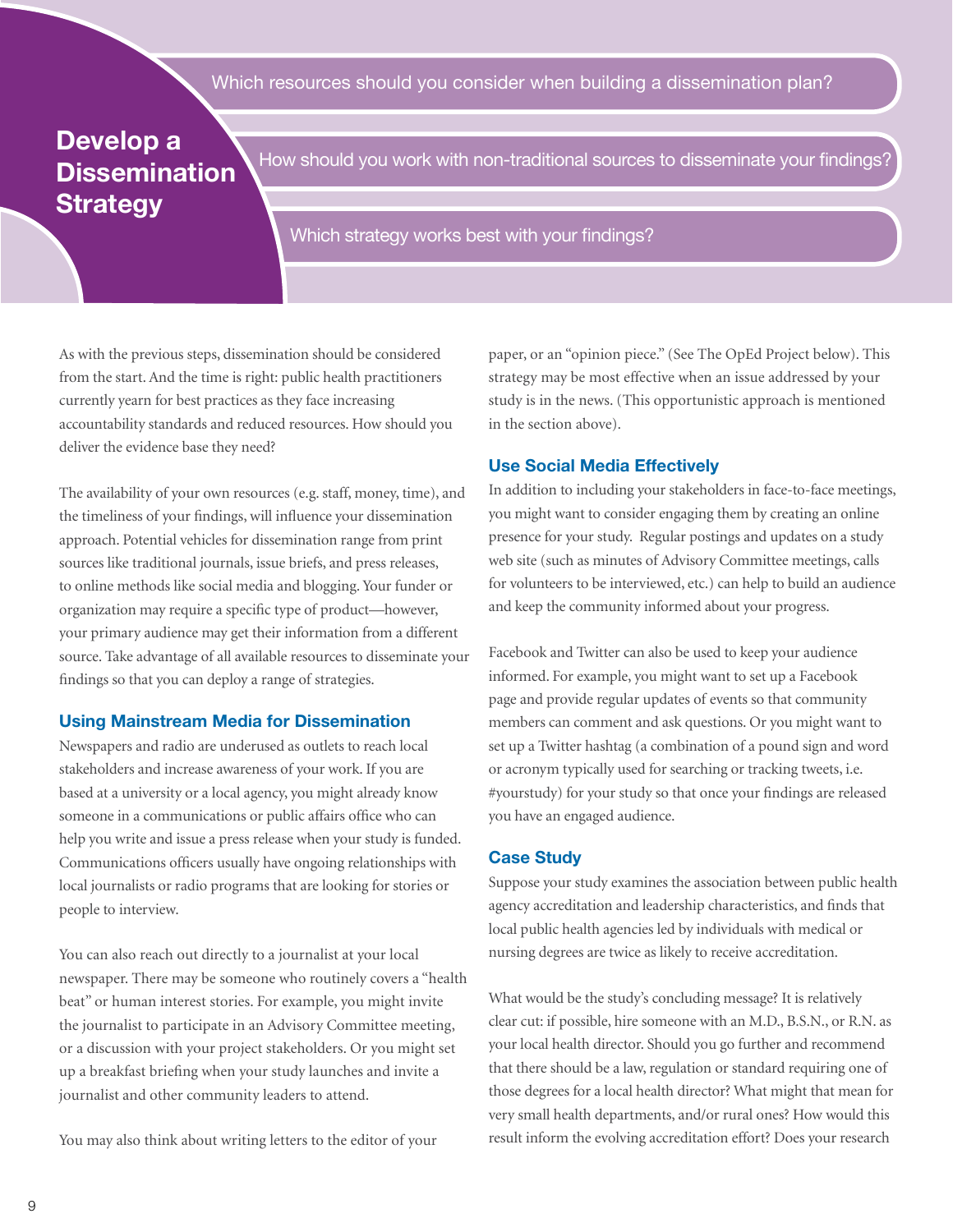provide sufficient information to address these concerns?

Who might be the audience for this finding?

- Would you contact local health departments across the country? What about the National Association of City and County Health Officials (NACCHO)? Are they in a position to act on your recommendation or are they constrained by their mandate to serve ALL their members, including those who don't have those degrees? If you have one, what about your State Association of County and City Health Officials (SACCHO)?
- Do you have a Local Board of Health (LBOH)? In some jurisdictions, LBOHs are responsible for hiring/firing agency administrators. Or what about the National Association of Local Boards of Health, could they more quickly disseminate your findings to the areas where LBOHs exist?

• How about the Public Health Accreditation Board (PHAB), since they set standards for national health department accreditation? They currently don't have a standard about the educational level of health department leaders, but they are interested in promoting a quality public health work force.

Based on this example, how should researchers disseminate these findings?

When considering your own research, start by sketching out the goals for dissemination along with a sample budget. Then, utilize Table 2 below to select your ideal dissemination route(s) based on your conclusions and audience.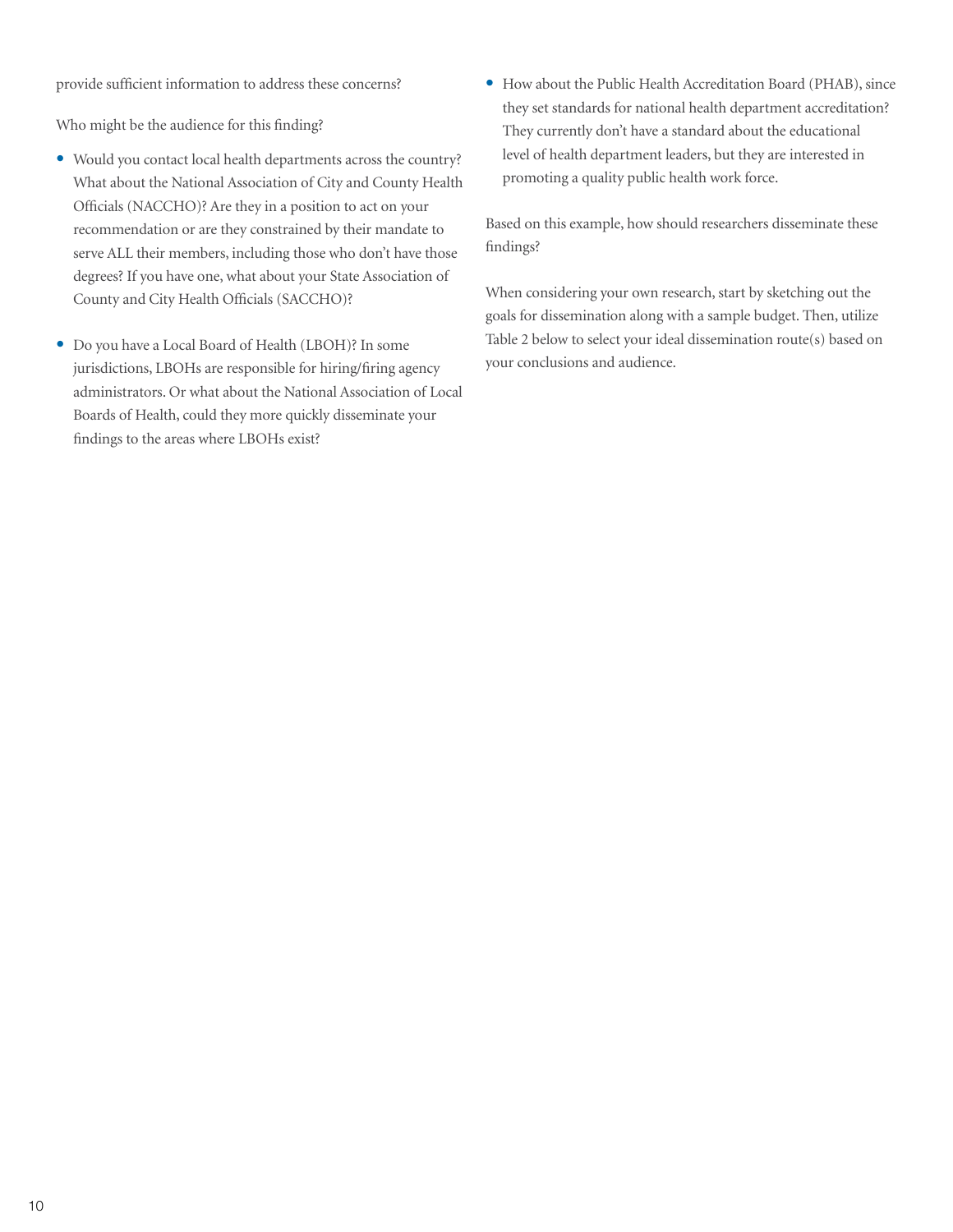#### Table 2. Dissemination Options for PHSSR

| <b>Medium</b>                                                       | <b>Advantages</b>                                                                                                    | <b>Disadvantages</b>                                                                                                                                                                                     | <b>PHSSR Examples</b>                                                                                                                                    | <b>Resources</b>                                                                                                                                                                                                                                                                                                                                                   |
|---------------------------------------------------------------------|----------------------------------------------------------------------------------------------------------------------|----------------------------------------------------------------------------------------------------------------------------------------------------------------------------------------------------------|----------------------------------------------------------------------------------------------------------------------------------------------------------|--------------------------------------------------------------------------------------------------------------------------------------------------------------------------------------------------------------------------------------------------------------------------------------------------------------------------------------------------------------------|
| Peer reviewed<br>publications                                       | • Lend credibility<br>• Required by promotion<br>and tenure committees                                               | • Long review process<br>• Read mainly by academics<br>• Policy relevance may be<br>tough to translate (many<br>are focused on methods/<br>data)<br>• Highly competitive<br>• Often require subscription | Journal of Public Health<br>Management and Practice<br>American Journal of<br><b>Public Health</b><br><b>Health Affairs</b><br><b>Frontiers in PHSSR</b> | Understanding the<br><b>Publishing Process</b><br>How to publish in scientific<br>and medical journals. Available from:<br>http://cdn.elsevier.com/assets/pdf_<br>file/0020/131816/Understanding-the-<br>Publishing-Process.pdf                                                                                                                                    |
| Grey literature                                                     | • Published quickly<br>• Easily accessible<br>• Typically free                                                       | • Less credibility than peer<br>reviewed journals<br>• Can be hard to find; may<br>require specialized search/<br>find strategies                                                                        | http://www.<br>academyhealth.org/files/<br>interestgroups/phsr/<br>FinalPhsrNAjan2010.pdf                                                                | Grey Literature Web Conference Series.<br>Available from: http://www.academyhealth.<br>org/Training/ResourceDetail.<br>cfm?ltemNumber=6670                                                                                                                                                                                                                         |
| <b>Issue Briefs</b><br>(Research<br><b>Briefs/Policy</b><br>Briefs) | • Highlights key findings<br>• Quick turnaround<br>• Can be peer reviewed                                            | • May be perceived as<br>biased, depending on the<br>author, the review process,<br>and the organization that<br>published it                                                                            | http://www.<br>academyhealth.org/files/<br>RI2013PopHealth.pdf<br>http://cphp.sph.unc.<br>edu/ncperrc/research/<br>H1N1AccredComparison_<br>revFeb12.pdf | Beyond Scientific Publication: Strategies for<br>Disseminating Research Findings. Available<br>from: http://www.yale.edu/bioethics/<br>contribute_documents/CARE_Dissemination_<br>Strategies_FINAL_eversion.pdf                                                                                                                                                   |
| Press release                                                       | • Can be distributed to<br>wide audience<br>• You control the message<br>• Can be used to reach<br>broader audiences | • Not likely to be read by<br>policymakers unless a<br>third party cites it (e.g.,<br>public information officer,<br>university press office)                                                            |                                                                                                                                                          | Tip Sheet: How to Write a Press Release.<br>Available from: http://www.rwjfleaders.org/<br>resources/how-write-press-release                                                                                                                                                                                                                                       |
| Organization<br>e-newsletters/<br>listservs                         | • Targeted audience<br>• Quick turnaround                                                                            | • Your message can get lost<br>• Reliance on the<br>organization for publicity                                                                                                                           | <b>National Coordinating</b><br><b>Center for PHSSR</b><br><b>ASPH's Friday Letter</b>                                                                   |                                                                                                                                                                                                                                                                                                                                                                    |
| <b>Blogs</b>                                                        | • Immediate publication<br>• Easily accessible<br>$\bullet$ Free                                                     | • Can lack credibility<br>• Requires additional<br>promotion                                                                                                                                             | The Incidental Economist<br><b>Health Affairs Blog</b><br><b>Improving Population</b><br>Health                                                          | Kliff S, Mays G, Kindig, D. Traditional<br>and New Methods for Disseminating<br>What Works [Webinar]. Available from:<br>http://www.academyhealth.org/Training/<br>ResourceDetail.cfm?ItemNumber=10696<br>Blogging Benefits, Tips, and Tricks<br>[Webinar]. Available from: http://www.<br>rwjfleaders.org/resources/webinar-<br>blogging-benefits-tips-and-tricks |
| Social Media<br>(Facebook,<br>Twitter, LinkedIn,<br>$etc.$ )        | • Immediate distribution<br>$\bullet$ Free<br>• Very broad reach                                                     | • Potential loss of control of<br>content through comments<br>• Credibility concerns                                                                                                                     | Institute of Medicine<br>report releases                                                                                                                 | How to Write Effective Tweets. Available<br>from: http://socialmediatoday.com/mike-<br>mcgrail/1506006/how-write-effective-<br>tweets                                                                                                                                                                                                                              |
| Conferences                                                         | • Lends credibility<br>• Opportunity to receive<br>feedback                                                          | • Very competitive<br>• Requires travel time and<br>money                                                                                                                                                | AcademyHealth's Annual<br><b>Research Meeting</b><br>National Health Policy<br>Conference                                                                |                                                                                                                                                                                                                                                                                                                                                                    |
| In-Person<br><b>Briefings</b> (with<br>press, with<br>policymakers) | • Easy to retarget<br>message<br>• Quick turnaround                                                                  | Reaches only a very small<br>group of people<br>• Can be difficult to schedule                                                                                                                           |                                                                                                                                                          | Townhall Meeting in a Box: http://www.<br>countyhealthrankings.org/node/19415                                                                                                                                                                                                                                                                                      |
| Webinars                                                            | • Limited time and travel<br>commitment<br>• Allows for audience<br>interaction                                      | • Can be costly<br>• Reach limited to event<br>participants                                                                                                                                              | AcademyHealth Webinars<br><b>Public Health Institute</b><br>Webinars                                                                                     |                                                                                                                                                                                                                                                                                                                                                                    |